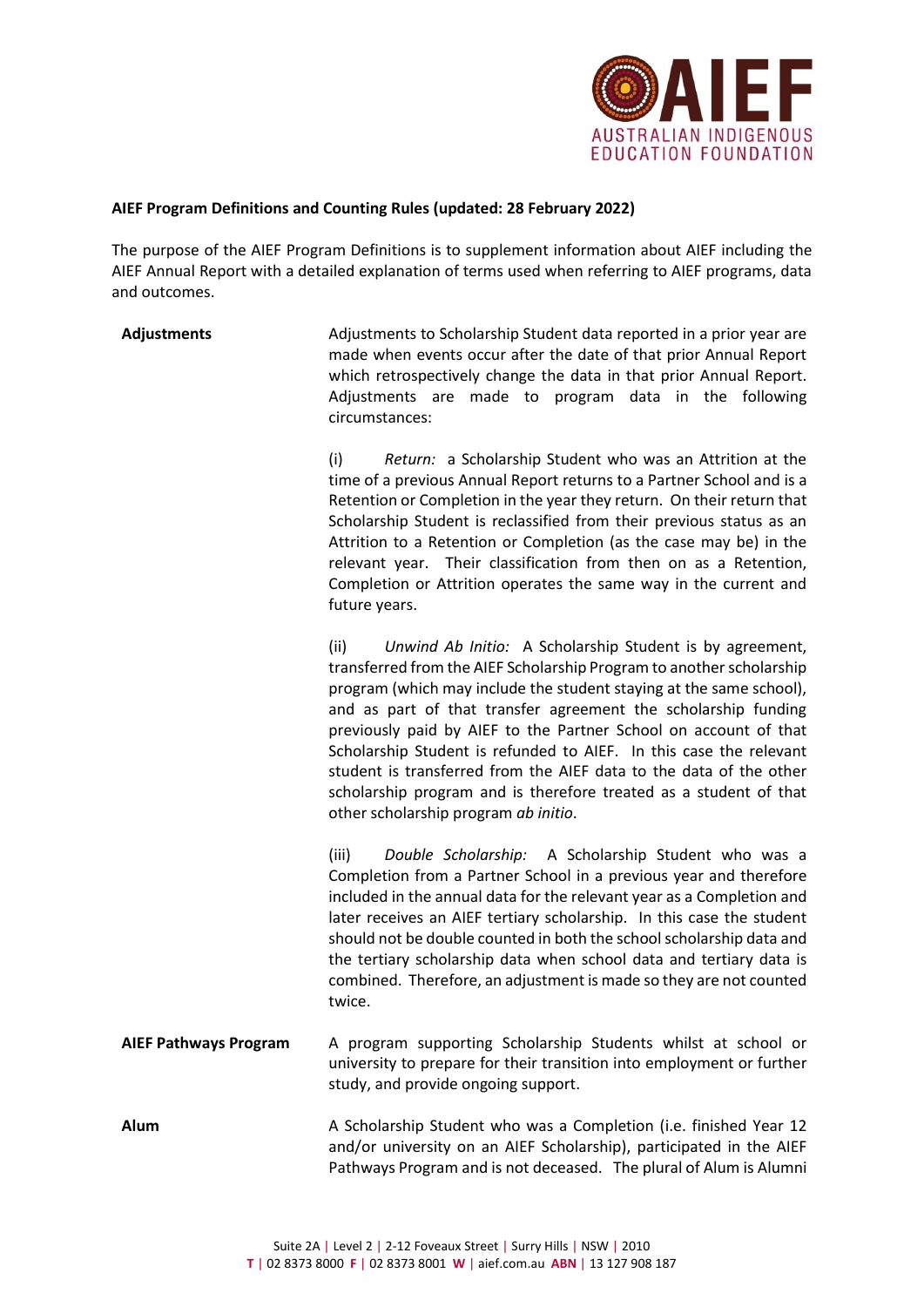

|                                                       | and the number of Alumni is a cumulative count of every Alum (i.e.<br>Completions in previous years).                                                                                                                                                                                                                                                                                                                                                                                                                                                                         |
|-------------------------------------------------------|-------------------------------------------------------------------------------------------------------------------------------------------------------------------------------------------------------------------------------------------------------------------------------------------------------------------------------------------------------------------------------------------------------------------------------------------------------------------------------------------------------------------------------------------------------------------------------|
| <b>Attrition</b>                                      | A Scholarship Student who was a Retention in the previous year but<br>leaves the school or during the current year (but is not a Completion<br>or Transfer).                                                                                                                                                                                                                                                                                                                                                                                                                  |
| <b>Career Status</b>                                  | The type of Engagement an AIEF Alum is participating in. Career<br>Status types include:                                                                                                                                                                                                                                                                                                                                                                                                                                                                                      |
|                                                       | (i)<br>University;<br>(ii)<br>TAFE;<br>(iii)<br>Registered Training Organisation;<br>College;<br>(iv)<br>Employment;<br>(v)<br>Apprenticeship;<br>(vi)<br>Traineeship;<br>(vii)<br>Maternity/Paternity;<br>(viii)<br><b>Full Time Carer</b><br>(ix)<br>Full Time Volunteering; and<br>(x)<br>(xi)<br>Transition Management.                                                                                                                                                                                                                                                   |
| <b>Completion</b>                                     | A Scholarship Student who completes Year 12 or university that year<br>(but is not a Repeat).                                                                                                                                                                                                                                                                                                                                                                                                                                                                                 |
| Graduate                                              | Scholarship Student who have completed Year 12 or tertiary studies<br>in the current year.                                                                                                                                                                                                                                                                                                                                                                                                                                                                                    |
| <b>Graduate not in the</b><br><b>Pathways Program</b> | A Scholarship Student who was a Completion (i.e. finished Year 12 or<br>university study) in a previous year who is not an Alum. This could<br>occur in the following circumstances:                                                                                                                                                                                                                                                                                                                                                                                          |
|                                                       | (i)<br>The Scholarship Student received an AIEF Scholarship prior to<br>the establishment of the Pathways Program;<br>The student is a Zero Funded Student and did not participate in<br>(ii)<br>the Pathways Program;<br>(iii) The partnership with the school has concluded by mutual<br>consent and the Scholarship Student did not participate in the<br>Pathways Program; or<br>(iv) The Scholarship Student is now deceased.<br>A 'Graduate not in the Pathways Program' is not contacted by AIEF on<br>completion of school or university and is not counted in AIEF's |
|                                                       | Productive Engagement rate.                                                                                                                                                                                                                                                                                                                                                                                                                                                                                                                                                   |
| <b>Parental Contribution</b>                          | A contribution by the parents of a Scholarship Student towards the<br>cost of the student's enrolment and attendance at a Partner School<br>based on their financial means and capacity.                                                                                                                                                                                                                                                                                                                                                                                      |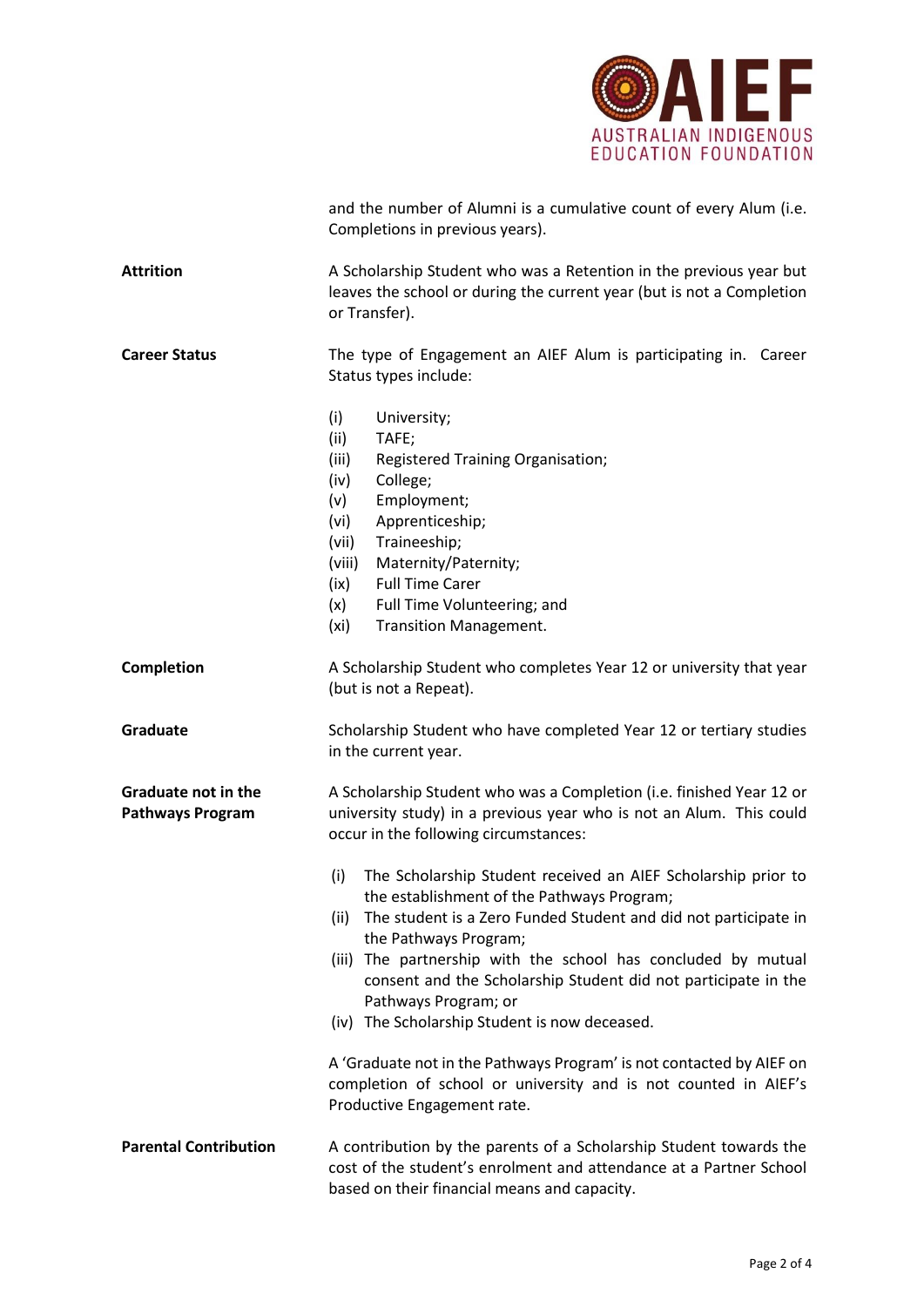

| <b>Productive Engagement</b>            | Meaningfully occupied in a constructive activity<br>including<br>employment, further study or other pursuits that positively<br>contribute to society. Categories of Productive Engagement include:                                                                                                                                                                                                                 |
|-----------------------------------------|---------------------------------------------------------------------------------------------------------------------------------------------------------------------------------------------------------------------------------------------------------------------------------------------------------------------------------------------------------------------------------------------------------------------|
|                                         | (i)<br>University;<br>(ii)<br>TAFE;<br>(iii)<br>Registered Training Organisation;<br>College;<br>(iv)<br>Employment;<br>(v)<br>Apprenticeship;<br>(vi)<br>Traineeship;<br>(vii)<br>(viii)<br>Maternity/Paternity;<br>Full Time Volunteering;<br>(ix)<br>Full Time Carer; and<br>(x)<br><b>Other Productive Engagement</b><br>(xi)<br>AIEF contacts each Alum at least twice per year to confirm their               |
|                                         | current Productive Engagement type and identify opportunities for<br>engagement and support.                                                                                                                                                                                                                                                                                                                        |
| <b>Productive Engagement</b><br>Rate    | The sum of University, TAFE, Registered Training Organisation,<br>Employment,<br>Apprenticeship,<br>College,<br>Traineeship,<br>Maternity/Paternity, Full Time Carer and Other Productive<br>Engagement in the year dived by the total number of all Alumni.                                                                                                                                                        |
| Repeat                                  | A Scholarship Student who chooses to repeat Year 12 or complete<br>Year 12 over two years. Such students are counted as a Retention in<br>the first year of their Year 12 study (i.e. like they were in Year 11 in<br>that year) and as a Completion in the second year of their Year 12<br>study.                                                                                                                  |
| Retention                               | A Scholarship Student who is progressing through school or university<br>towards Completion that year (e.g. a student in Year 11 or below for<br>school).                                                                                                                                                                                                                                                           |
| <b>Retention and Completion</b><br>Rate | The sum of Retentions and Completions in the year divided by the<br>sum of Retentions, Completions and Attritions in the year.                                                                                                                                                                                                                                                                                      |
| <b>Scholarship Student</b>              | A student who has been awarded scholarship funding from AIEF in<br>any year (but is not an Adjustment).                                                                                                                                                                                                                                                                                                             |
| <b>Shortfall</b>                        | The scholarship amount paid by AIEF to the relevant Partner School<br>on behalf of a Scholarship Student each year calculated as A+B-C<br>where:<br>$A =$ the standard boarding and tuition fees for the Scholarship<br>Student, including any discounts or deductions applied in accordance<br>with the usual fee discount policies at the Partner School;<br>B = incidental expenses up to an agreed maximum; and |